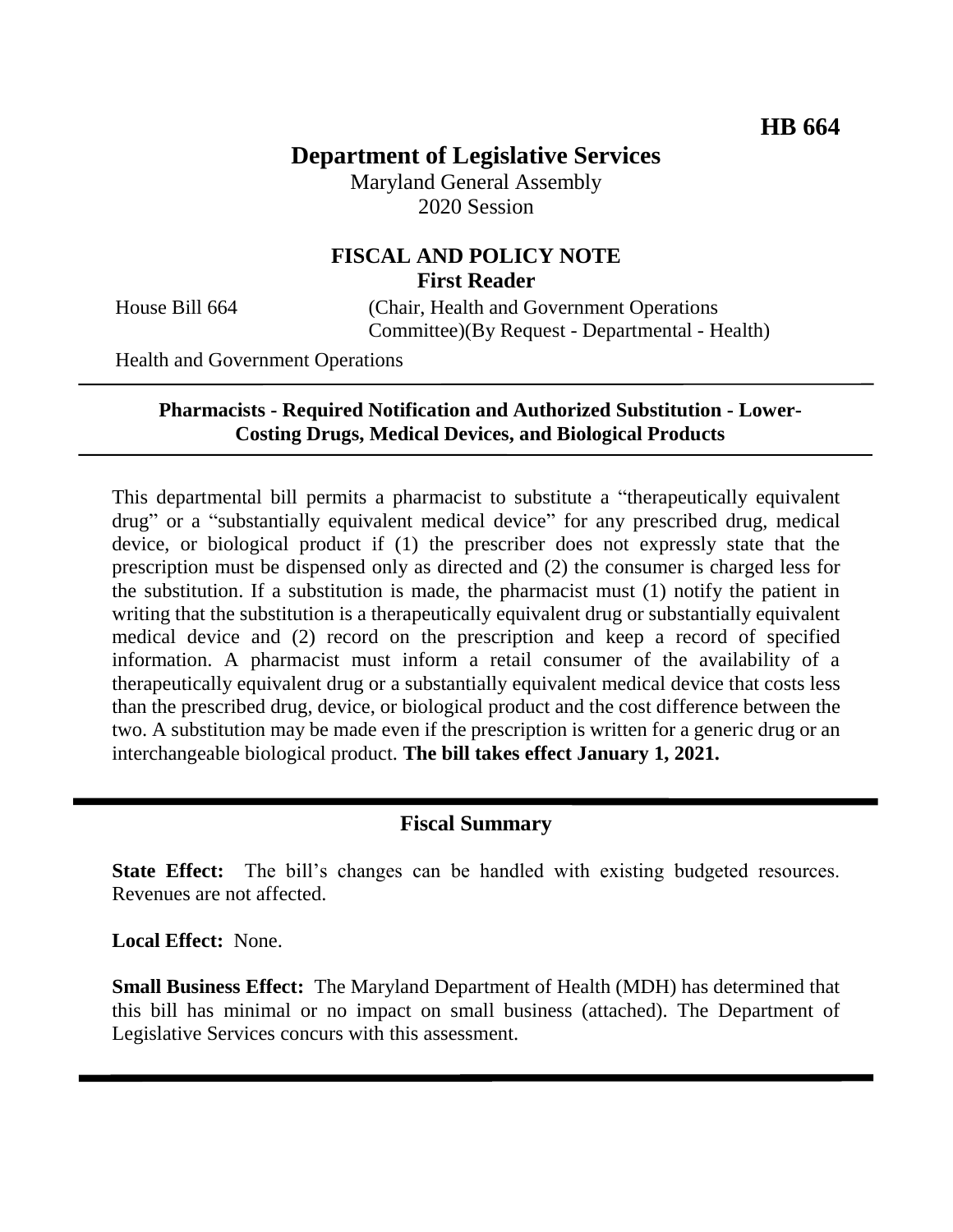### **Analysis**

**Bill Summary:** "Substantially equivalent medical device" means a medical device that the U.S. Food and Drug Administration (FDA) determines to be substantially equivalent to another medical device. "Therapeutically equivalent drug" means a brand-name drug or a generic drug that is of the same dosage form and strength and determined to be therapeutically equivalent to another drug as stated in the latest addition of or supplement to FDA's *Approved Drug Products with Therapeutic Equivalence Evaluations*.

In addition to therapeutically equivalent drugs and substantially equivalent medical devices, MDH may list any additional drugs or medical devices that are determined by the department to meet specified requirements and therapeutic equivalence or substantial equivalence, after an opportunity for public comment.

MDH may disqualify a therapeutically equivalent drug, a substantially equivalent medical device, or an interchangeable biological product from being used in Maryland as a substitute if the department makes specified determinations. For a therapeutically equivalent drug, a substantially equivalent medical device, or an interchangeable biological product that the department has disqualified, MDH must provide an opportunity for public comment before reinstating the drug, device, or the biological product for use in Maryland as a substitute.

A pharmacist who substitutes a therapeutically equivalent drug, a substantially equivalent medical device, or an interchangeable biological product in compliance with these requirements incurs no greater liability in filling the prescription by dispensing the therapeutically equivalent drug, substantially equivalent device, or interchangeable biological product than would be incurred in filling the prescribed drug, device, or biological product.

The bill also changes a reference to FDA's "Orange Book" with a reference to FDA's "Purple Book" in the definition of interchangeable biological product. The "Orange Book" (*Approved Drug Products with Therapeutic Equivalence Evaluations*) identifies drug products approved on the basis of safety and effectiveness by FDA and related patent and exclusivity information. The "Purple Book" (*Lists of Licensed Biological Products with Reference Product Exclusivity and Biosimilarity or Interchangeability Evaluations)* lists biological products, including any biosimilar and interchangeable biological products licensed by FDA.

HB 664/ Page 2 **Current Law:** A pharmacist (or the pharmacist's designee) must inform a retail consumer to the best of the pharmacist's or designee's knowledge of the availability of a generically equivalent drug or an interchangeable biological product and must inform a retail consumer of the approximate cost difference as compared to the brand-name drug. The State Board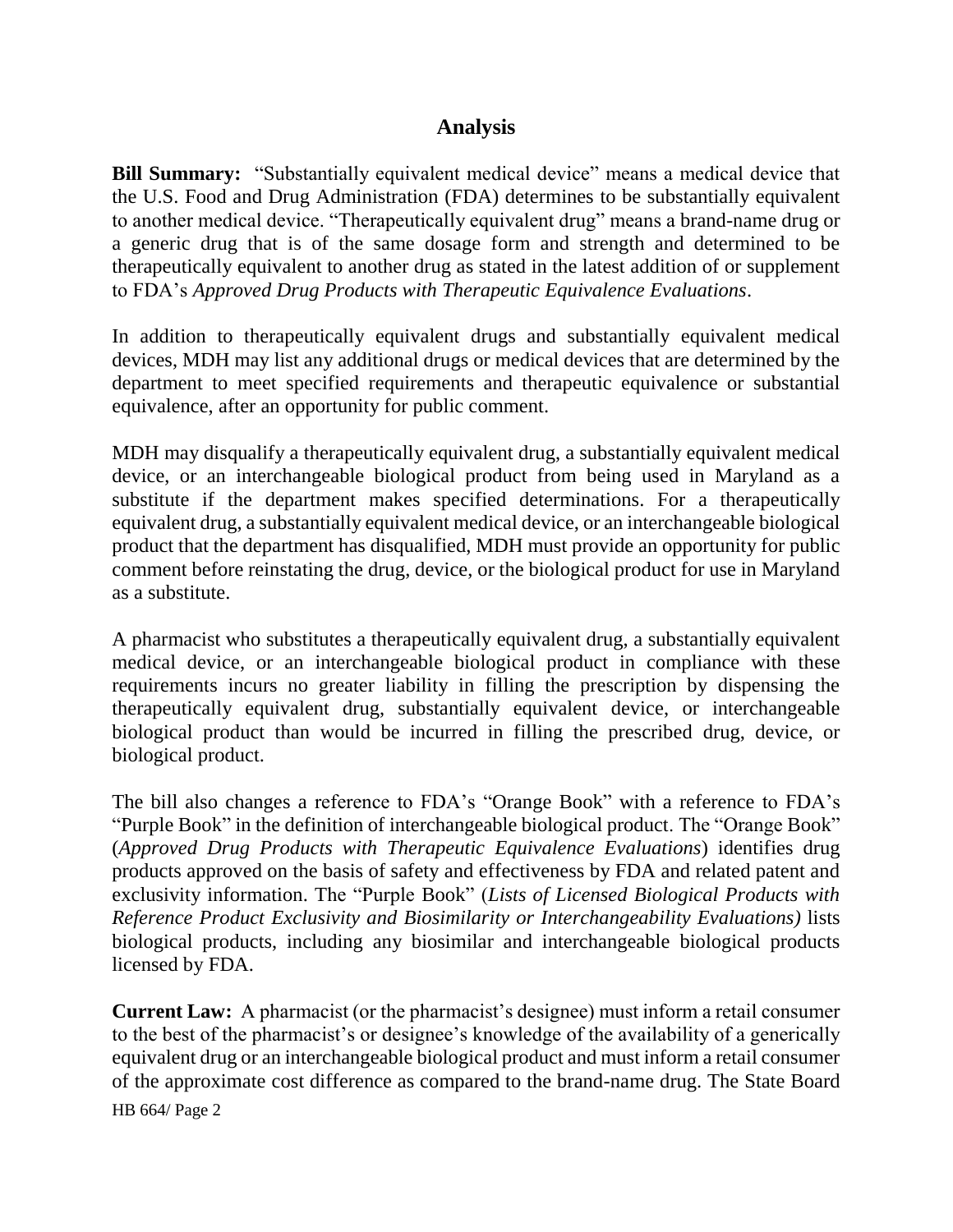of Pharmacy must adopt procedures for a consumer to notify the board when a pharmacist fails to provide this required information and advising a pharmacist to bring the pharmacist into compliance with that requirement. However, the requirement does not apply (1) to a prescription written for a generic drug or an interchangeable biological product; (2) when the authorized prescriber states expressly that the prescription is to be dispensed only as directed; (3) to a pharmacist who works in a pharmacy that primarily serves institutional recipients; or (4) when the cost of the prescription is reimbursed by a third-party payer, including Medicaid.

A pharmacist may substitute a generically equivalent drug or device product or an interchangeable biological product, of the same dosage form and strength, for any brand-name drug or device product prescribed, if (1) the prescriber does not state expressly that the prescription is to be dispensed only as directed; (2) the substitution is recognized in FDA's current list of approved drug or device products with therapeutic equivalence evaluations or is an interchangeable biological product for the brand-name drug; and (3) the consumer is charged less for the substituted drug or device or interchangeable biological product than the price of the brand-name drug or device.

If a drug or device product or an interchangeable biological product is substituted, a pharmacist must (1) notify the patient in writing that the drug or device product or interchangeable biological product dispensed is a generic equivalent of or is interchangeable with the prescribed drug or device product and (2) record on the prescription and keep a record of the name and manufacturer of the substituted drug or device product or interchangeable biological product.

MDH may list any additional drug or device products that are determined by the department to meet requirements that are adequate to assure product quality and therapeutic equivalence, after an opportunity for public comment. MDH may disqualify a drug or device product or an interchangeable biological product on FDA's current list from being used in Maryland as a substitute if MDH determines that the drug, device, or interchangeable biological product is therapeutically nonequivalent or not interchangeable or has a negative physical or biological effect on the consumer of that drug or device product or interchangeable biological product. However, when it does so, the department has to provide specified opportunity for public comment.

A pharmacist who substitutes a drug or device product or an interchangeable biological product in compliance with law incurs no greater liability in filling the prescription by dispensing the equivalent drug or device product or interchangeable biological product than would be incurred in filling the prescription by dispensing the prescribed brand-name drug or device.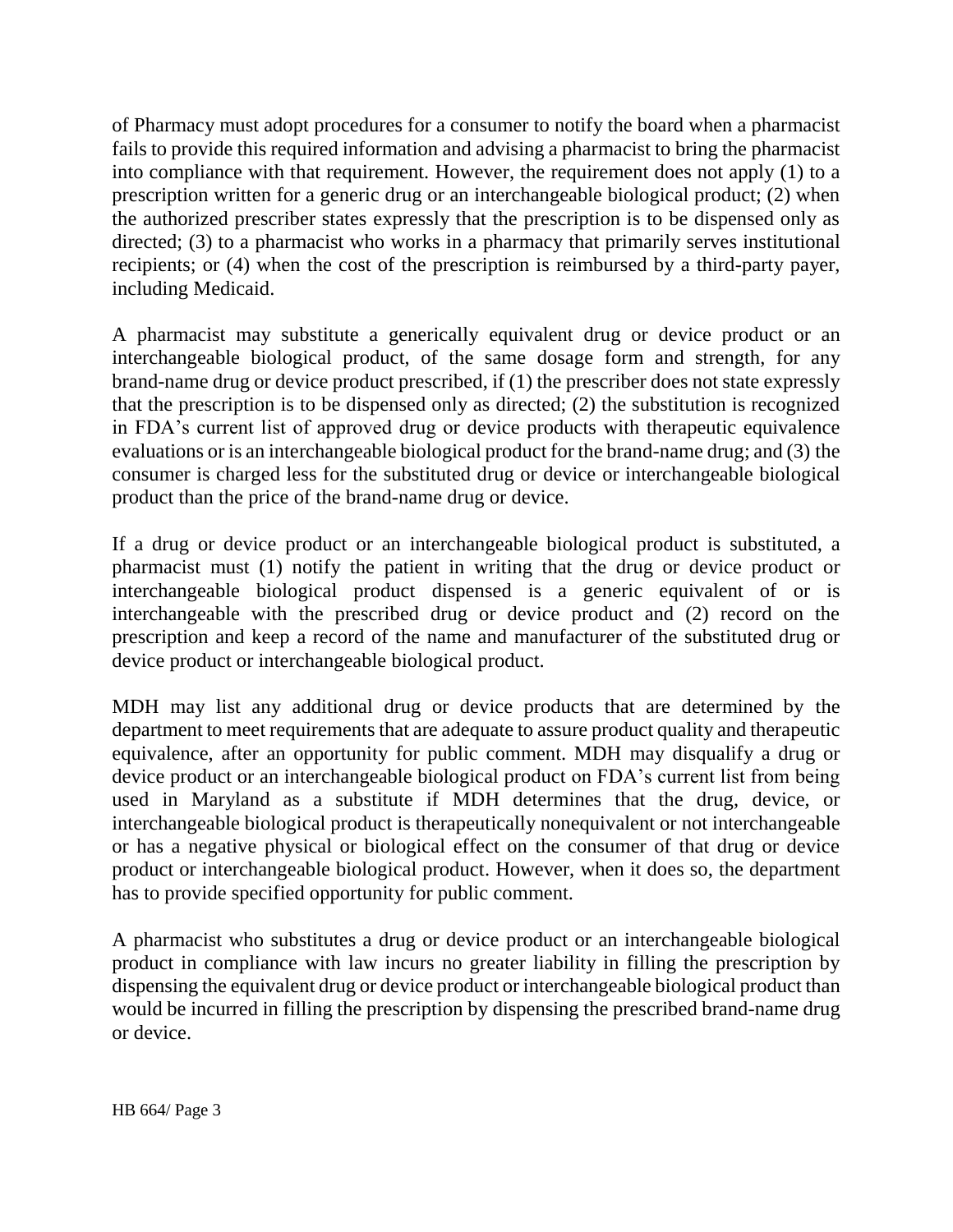**Background:** Current law allows a brand-name drug or device to be substituted with a less expensive generic alternative. According to MDH, although generic drugs typically cost less than brand-name drugs, in recent years, the cost of some generic drugs and devices has begun to exceed that of brand-name drugs and devices. The bill is intended to provide a parallel provision in law permitting a pharmacist to substitute a less expensive brand-name drug or device when a more expensive generic drug or device is prescribed in order to allow consumers to have access to the prescription drug at the lowest possible cost.

### **Additional Information**

**Prior Introductions:** None.

**Designated Cross File:** None.

**Information Source(s):** U.S. Food and Drug Administration; Maryland Department of Health; Department of Legislative Services

**Fiscal Note History:** First Reader - February 23, 2020 mm/ljm

Analysis by: Jennifer B. Chasse Direct Inquiries to:

(410) 946-5510 (301) 970-5510